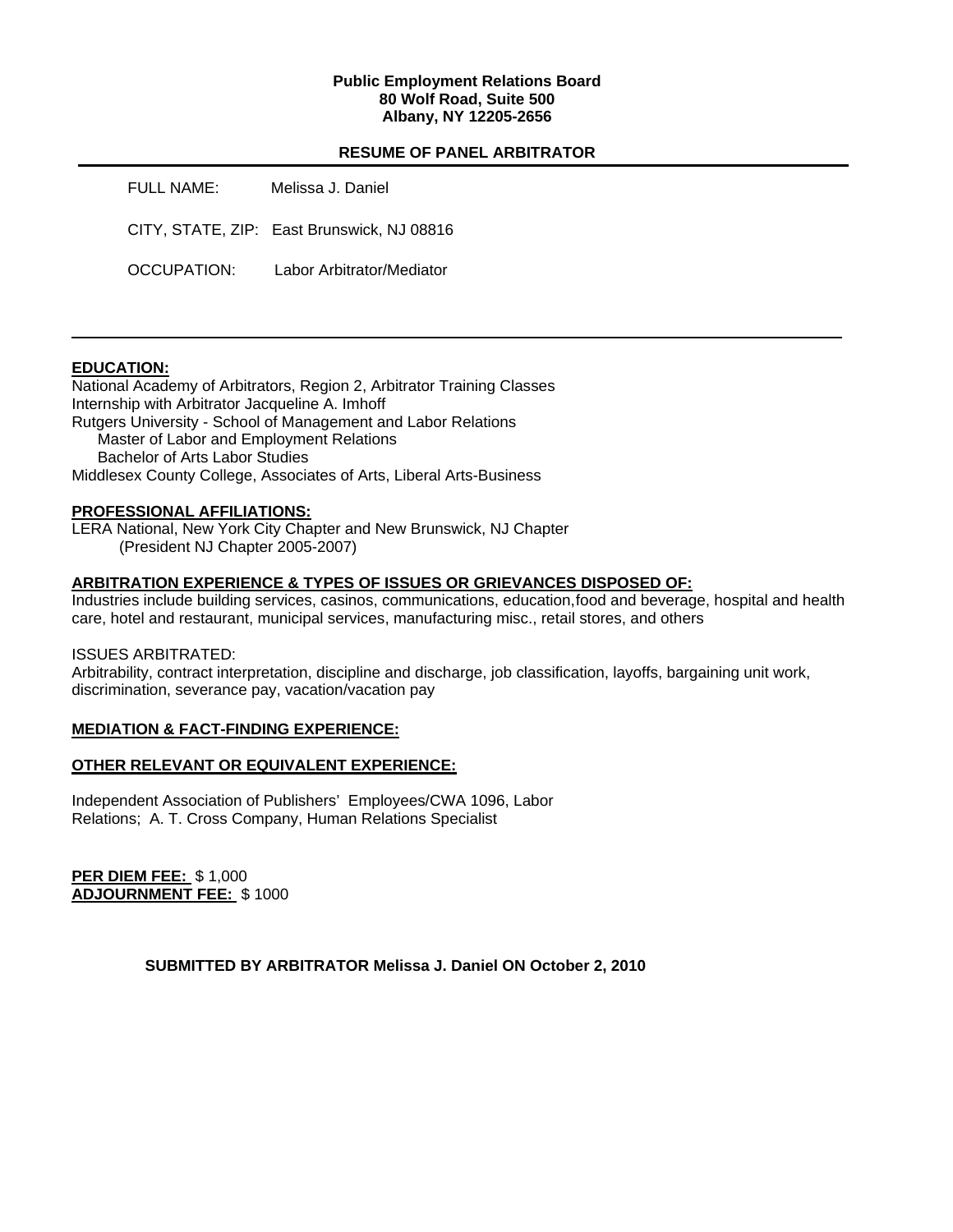#### **Public Employment Relations Board 80 Wolf Road, Suite 500 Albany, NY 12205-2656**

# **BILLING DISCLOSURE STATEMENT**

## ARBITRATOR'S NAME: **Melissa J. Daniel**

The following is a description of my fees and expenses:

# A) HEARING TIME.

- (1) My per diem is \$1,000 for each day or any part thereof spent hearing a case.
- (2) If a hearing day exceeds 6 hours, I charge:

 $\Box$ a second full per diem  $\boxtimes$ a prorated per diem

 $\Box$ no additional charge  $\Box$ other (describe) :

(3) Additional comments:

B) STUDY TIME.

- (1) I charge \$ 1,000 for each day spent in preparation of the opinion and award.
- (2) This charge  $\boxtimes$  will  $\Box$  will not be prorated for partial days devoted to such preparation.
- (3) Additional comments:

## C) TRAVEL TIME AND EXPENSES.

(1) When travel time plus hearing time exceeds 8 hours in a calendar day:

 $\Box$  Not applicable (no additional charge)

 $\boxtimes$  I charge as follows (describe): a prorated per diem

(2) I charge for actual, travel-related expenses incurred in connection with the case  $\boxtimes$ YES  $\Box$  NO.

Where appropriate, a mileage charge for auto travel will be billed at:

| $\boxtimes$ Prevailing IRS rate | $\boxtimes$ Other (describe): Parking and Tolls, if applicable |
|---------------------------------|----------------------------------------------------------------|
|---------------------------------|----------------------------------------------------------------|

(3) When the scheduled hearing day(s) requires an overnight stay:

There is no charge, other than for lodging and subsistence.

- $\boxtimes$ I charge as follows (describe): one day's per diem and sustenance
- (4) Additional Comments: